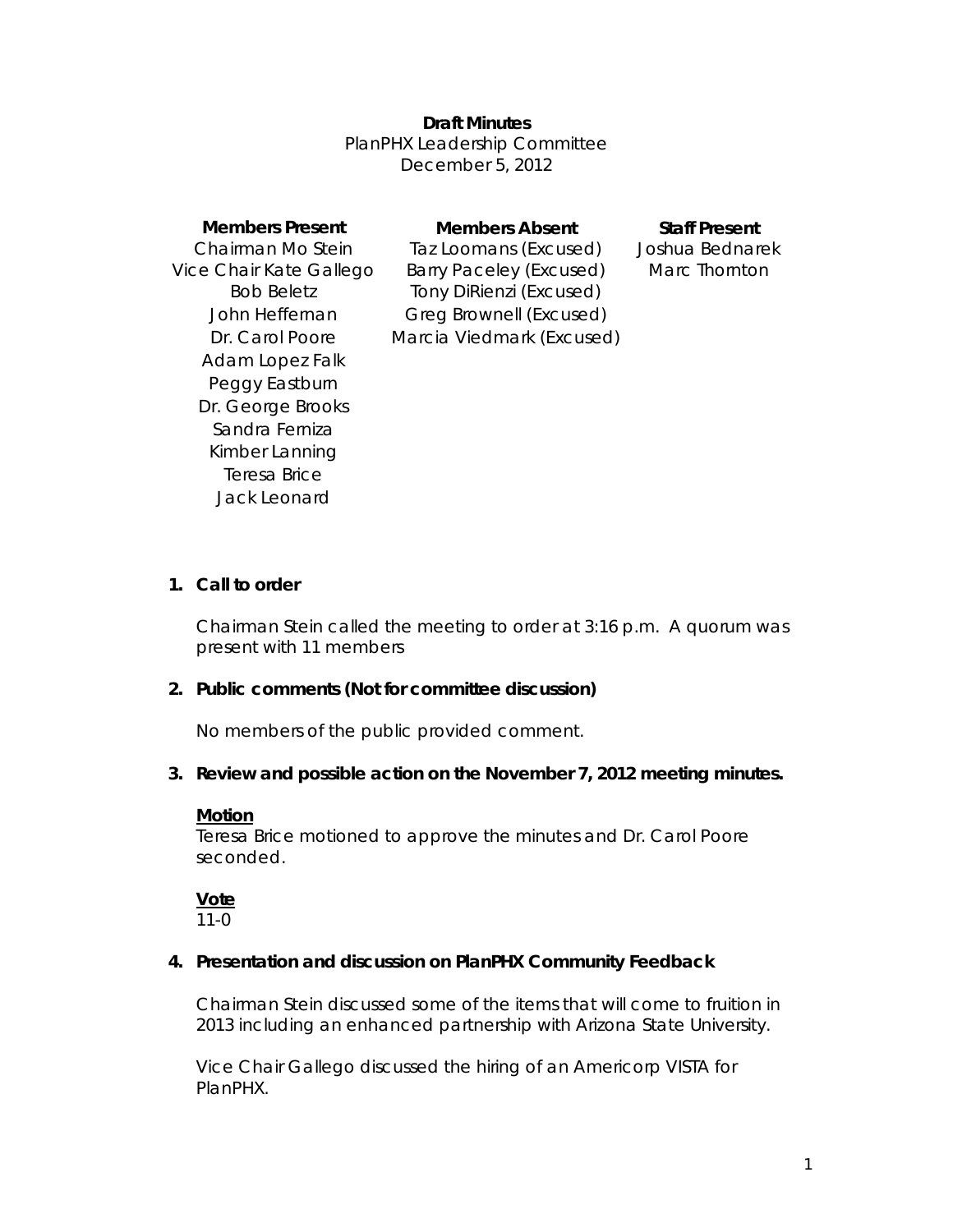Joshua Bednarek provided an overview of the community outreach efforts with the PlanPHX project and the resulting feedback from the community. The following is a summary of the themes Josh and the rest of the staff identified when analyzing the data:

# **What do you love about Phoenix?**

- Public Safety (1.2 % / 17)
	- o Our well trained police (4)
	- o Photo radar on some streets (3)
	- o Public safety department and their personnel (2)
- Historic Preservation (2.1% / 30)
	- o Historic homes / neighborhoods (9)
	- o First Baptist Church in Downtown (7)
- $\blacksquare$  City Hall (2.5% / 36)
	- o Well managed city (8)
	- o Our Mayor and Council (3)
	- o City public forums (3)
- Education  $(2.7\% / 38)$ 
	- o Our elementary schools (9)
	- o Education availability (magnet programs) (5)
- Economy  $(3.5 % / 50)$ 
	- o Malls (12)
		- o Locally owned stores / restaurants (6)
- Downtown  $(4.7\%$  / 67)
- Neighborhoods (5.5% / 78)
	- o Historic districts (7)
- Miscellaneous (6.5% / 93)
	- o Our hospitals (8)
		- o Friendly city (7)
- Views / Weather (8.6% / 122)
- Mobility (16.2% / 230)
	- o Light Rail
	- o Bikes
- Arts & Culture (16.3% / 232)
	- o Pro sports teams (19)
	- o First Friday (15)
	- o Our cultural diversity (11)
- Parks / Open Space / Recreation (30.1% / 428)
	- o Accessibility to hiking and views
	- o Mountain preserves
	- o Parks system
	- o Recreation centers
	- o Golf

## **What's your big idea for our future?**

**Small Business (1.2 % / 92 ideas)**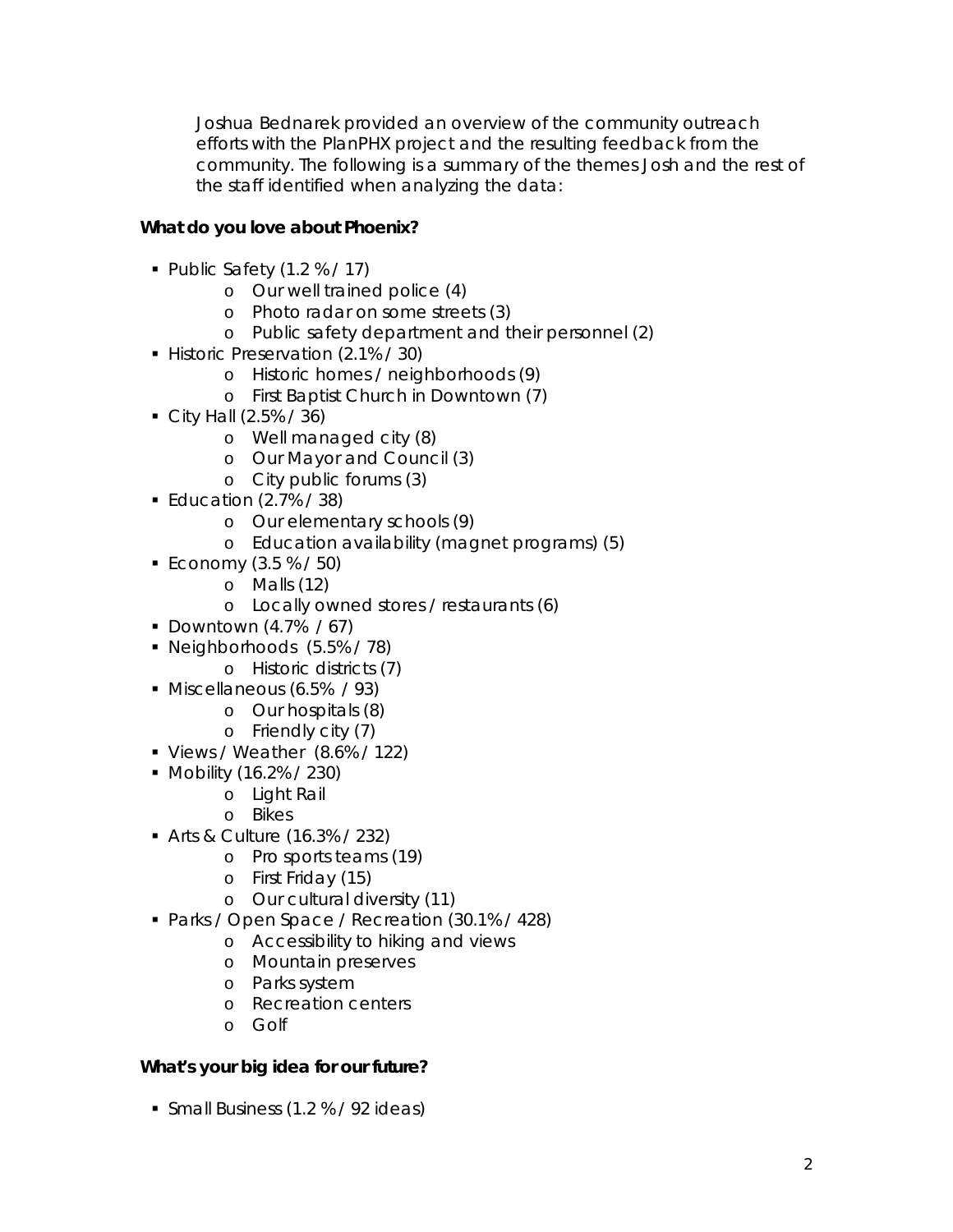- o Create small business incubators (7)
- o Exempt art sales on Roosevelt St from sales taxes (6)
- o Create a small business development center (6)
- Public Safety (1.4 % / 109 ideas)
	- o Partner more with retired Phoenix police officers (13)
	- o Offer free bike safety classes (9)
	- o More security in the neighborhood (5)
- $\blacksquare$  Health (1.7% / 134 ideas)
	- o Connect school districts and local farmers (20)
	- o Focus on food deserts (14)
	- o Enable urban agriculture (14)
- Misc. (1.9% / 148 ideas)
	- o Enhance city maintenance of landscaping (7)
	- o More commercial in Laveen (8)
	- o Take care of the homeless (26)
- Housing / Neighborhoods (2.2 % / 173 ideas)
	- o Neighborhood street signs (25)
	- o More village signs to enhance identity (22)
	- o Revitalize old neighborhoods (20)
- **Education (2.8 % / 217 ideas)** 
	- o Graduate Phoenix College to a 4-year university (20)
	- o Integrate ASU West into the surrounding neighborhoods (13)
- Big Ticket  $(3.6 % / 277$  ideas)
	- o Use our system of canals to create an urban oasis (73)
	- o Canalscape (29)
	- o Upgrade canal from 24th Street to Scottsdale (18)
	- o Beautify the banks of the Grand Canal at 24<sup>th</sup> and Oak (13)
	- o Theme Park (13)
- Planning / Design  $(5.2 % / 402)$ 
	- o Put parking behind shopping centers (30)
	- o No more "garage door" neighborhoods (26)
	- o Expand use of form based code (22)
- Adaptive Reuse / Infill (5.8 % / 452)
	- o Eliminate dirt lots (57)
	- o Soften vacant lots (34)
	- o Honor the history of the Baseline Rd Japanese Flower Gardens (27)
	- o Enhance adaptive reuse in central city (20)
- Arts & Culture (6% / 470)
	- o Museum of Television (47)
	- o Create a little Mexico District (23)
	- o More Block Parties (14)
- $\blacksquare$  City Hall (6.4 % / 500)
	- o Change to a "Strong Mayor" system (30)
	- o Turn the Piestewa Freeway into AZ's Solar Highway (25)
	- o Create a quality of life plan for each council district or village (23)
	- o Create a Light Rail jobs website (20)
	- o Shelter all bus stops (19)
	- o Abolish the urban villages (19)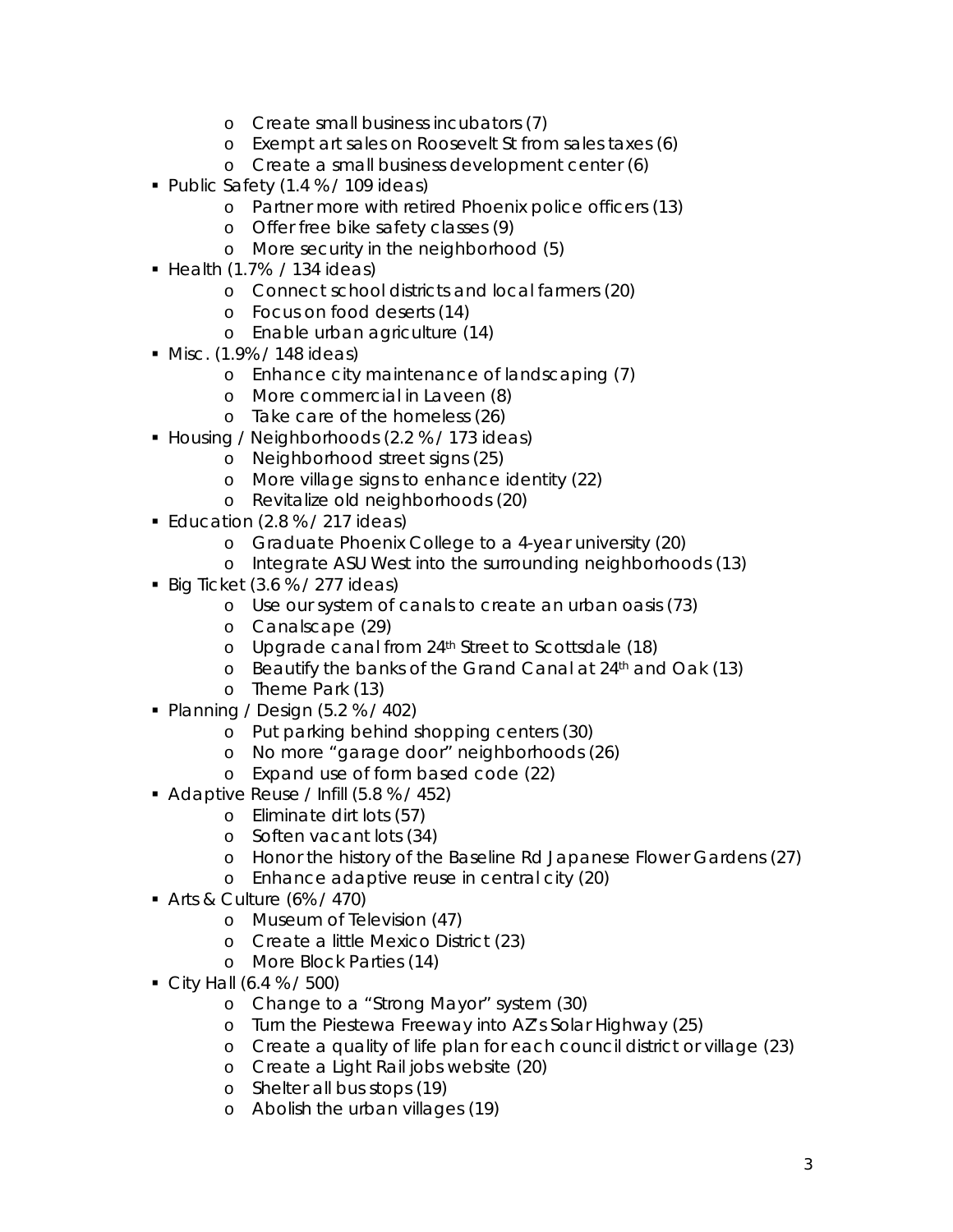- o Relocate utilities under the road (15)
- o Who's who on boards and commissions (15)
- Parks / Open Space / Recreation (9.7% / 751)
	- o Implement the Tree & Shade Master Plan (58)
	- o Make Hance Park a World Class Public Space (45)
	- o Build Rio Salado Oeste (27)
- Environment (12.5% / 971)
	- o Create a city-wide multi-family recycling program (39)
	- o More community gardens (37)
	- o Solar powered street lights (37)
	- o Trees! Trees! Trees! (36)
- Downtown (16.8% / 1302)
	- o Get serious about shade for pedestrians in Downtown Phoenix (52)
	- o More dense residential in Downtown (47)
	- o More mixed-use development Downtown (39)
	- o Make the "Grand Ave Rail Project" a reality (38)
	- o More density between the 7's (36)
	- o More grocery stores Downtown (33)
- Connectivity (22.8% / 1772)
	- o Enhanced bicycle infrastructure (58)
	- o Bike lanes in all downtown streets (43)
	- o Serious bicycle infrastructure for central Phoenix (42)
	- o Light Rail to South Mountain (34)
	- o Use the canal system for new light rail lines (27)
	- o No new freeways, only mass transit projects (21)
	- o Light Rail on Camelback to 24th Street and up SR51 (16)

Josh presented this feedback in a PowerPoint presentation and committee members had the following comments and questions.

- Change the "City Hall" theme to "City Government"
- Change the "Mobility" theme to "Connectivity"
- It is surprising that the residents have keyed in on a few big ideas (i.e. connectivity, downtown, parks / open space)
- Many of the themes are interwoven and need to further analyzed on what these connections mean
- **I** Ideas need to be taken back out to the community and tested
- As the ideas are tested it will be important to ask groups and residents to come to the table with their agendas left at the door as much as possible
- Presentation at school districts to get more youth feedback would be beneficial

Josh thanked the committee members for all of their hard work and comments. Josh stated that he would update the theme structure based on their feedback and would work with interested committee members to further refine the data.

Josh added that the presentation will serve as the basis for a report to the Phoenix City Council.